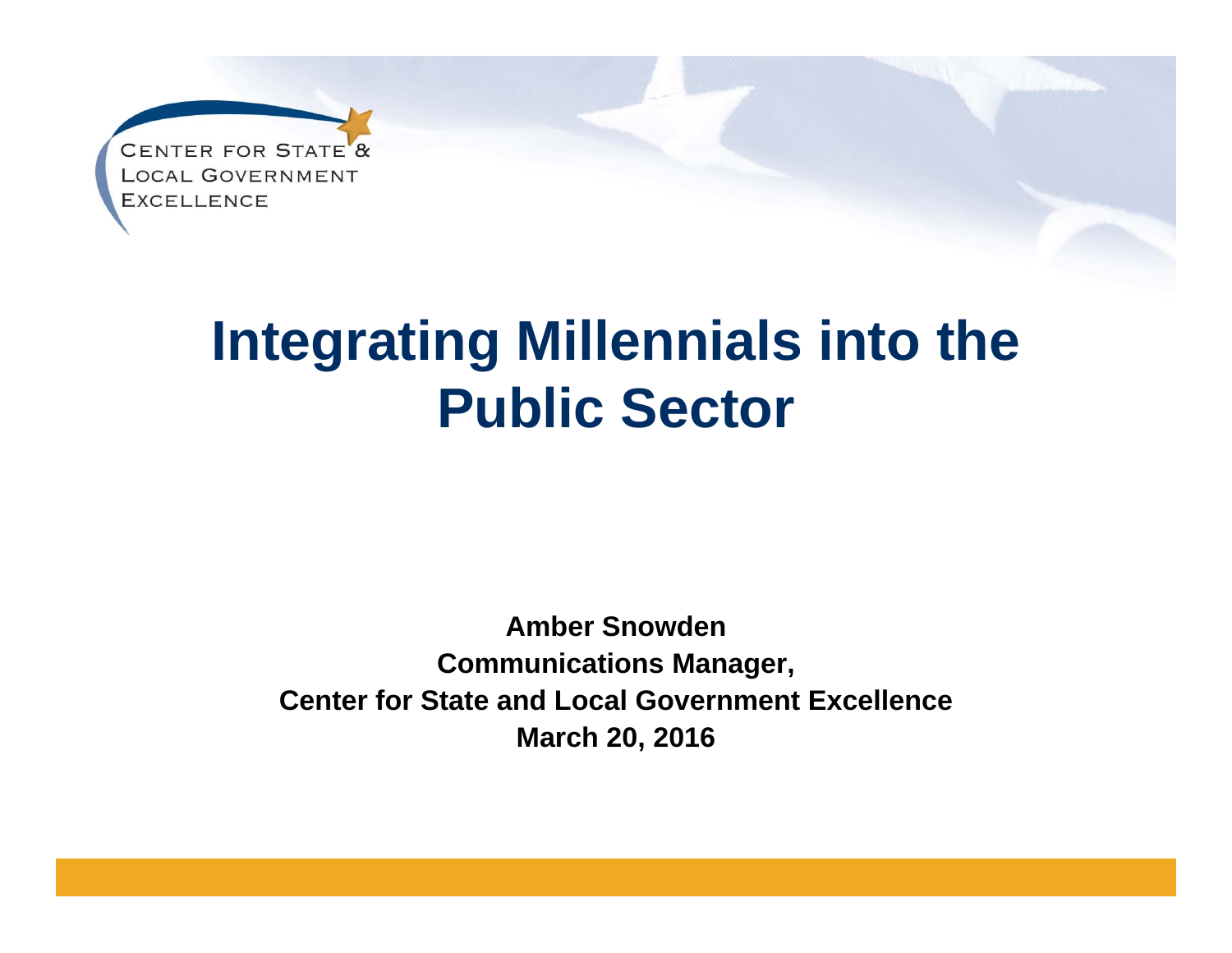### **Demographics: Where are we now?**

- Shifting generational balance
- Public sector workforce is graying
- Millennials make up 24.5% of government sector employees, compared to 33.7 in the private sector
- GenX and Millennials compete for advancement as Boomers retire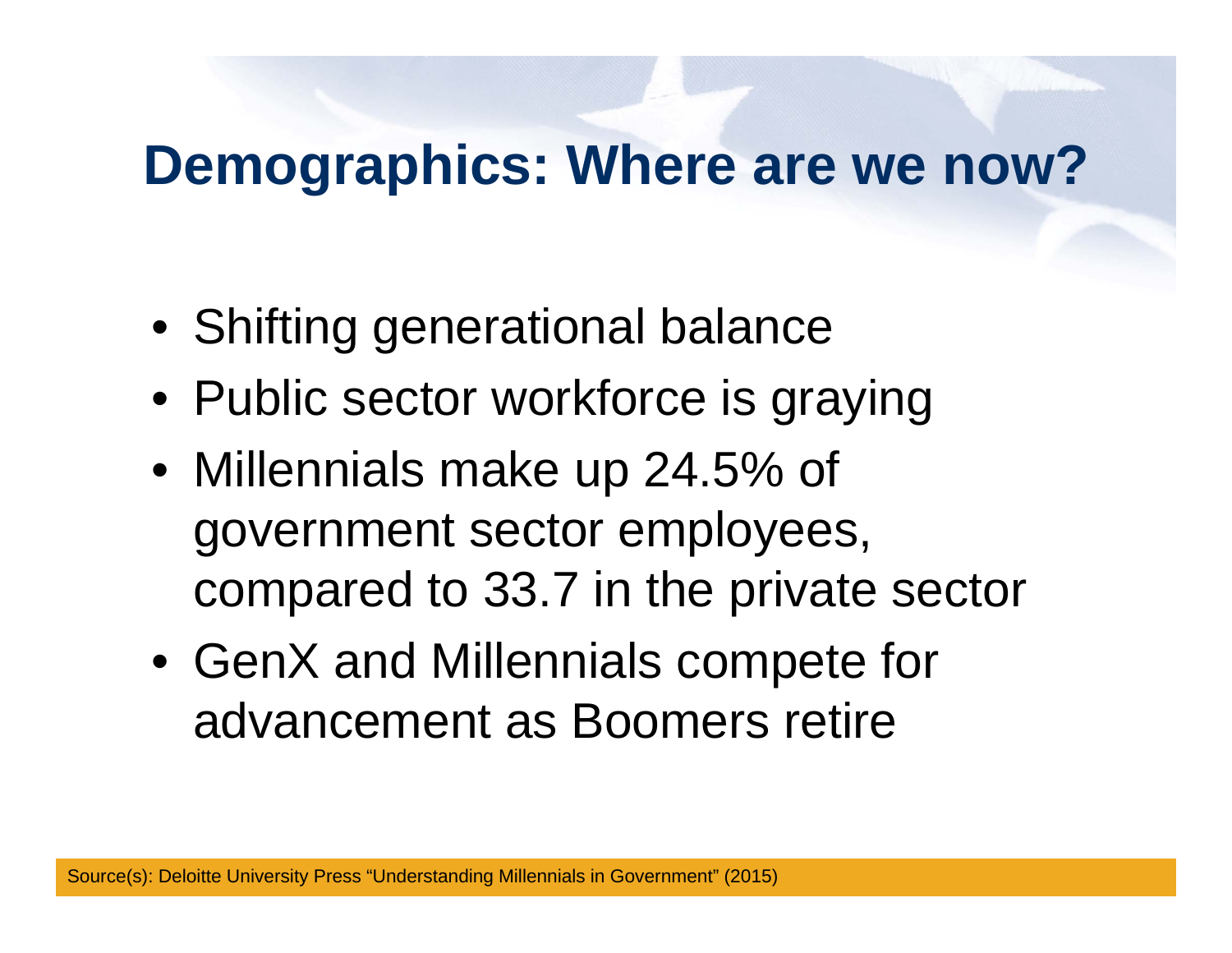#### **Demographics: Where are we now?**

Age Ranges of the Local Government Workforce



Source: SLGE analysis of https://cps.ipums.org/cps/0

Source(s): SLGE and LGRC 'Local Government Workforce of Tomorrow' (2015)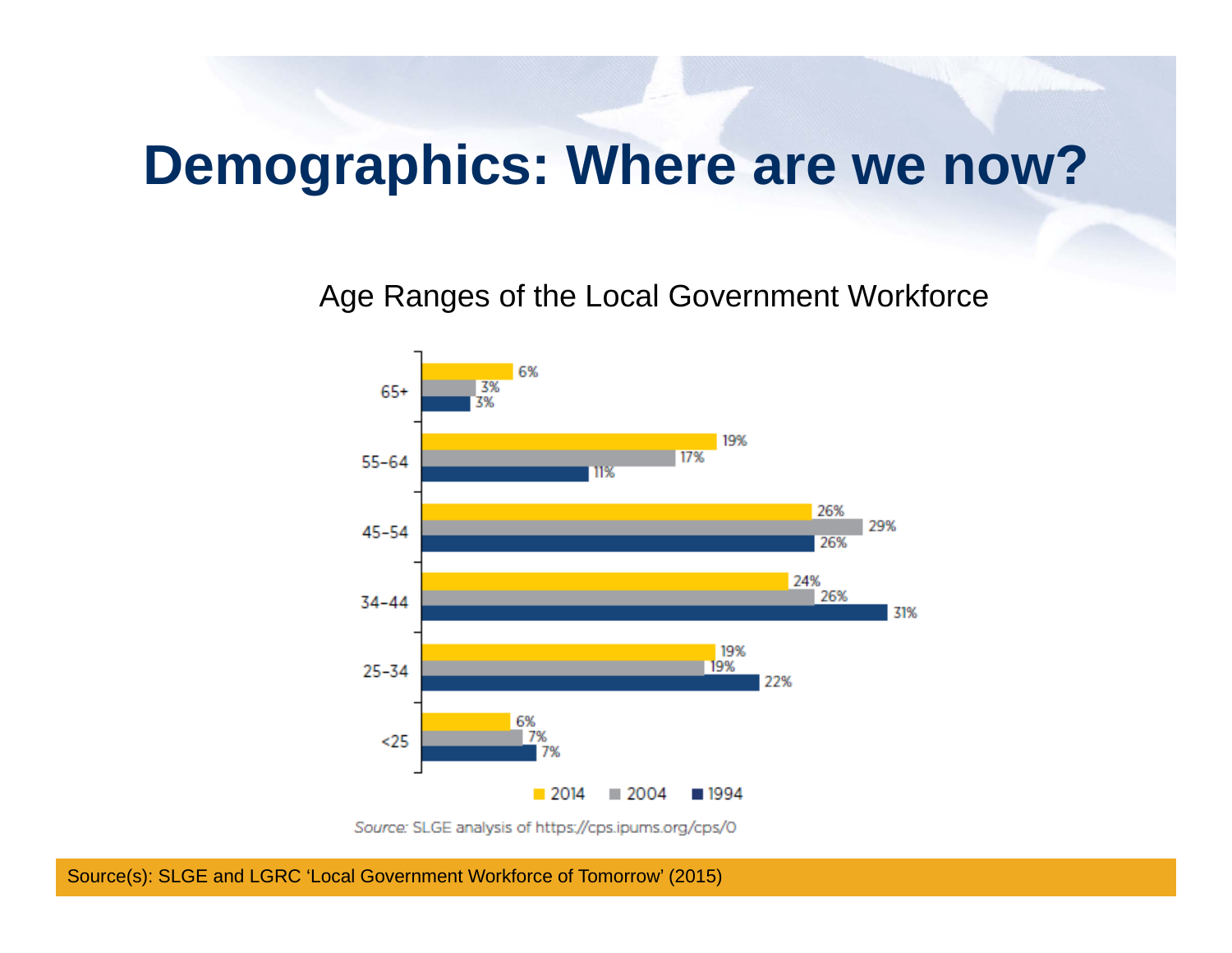### **What are the Challenges for the Public Sector?**

- **Baby Boomers are retiring**
- Workforce that replaces them looks different; has different expectations of employers and employment
- **Increased competition for talent among** public, nonprofit, and private sectors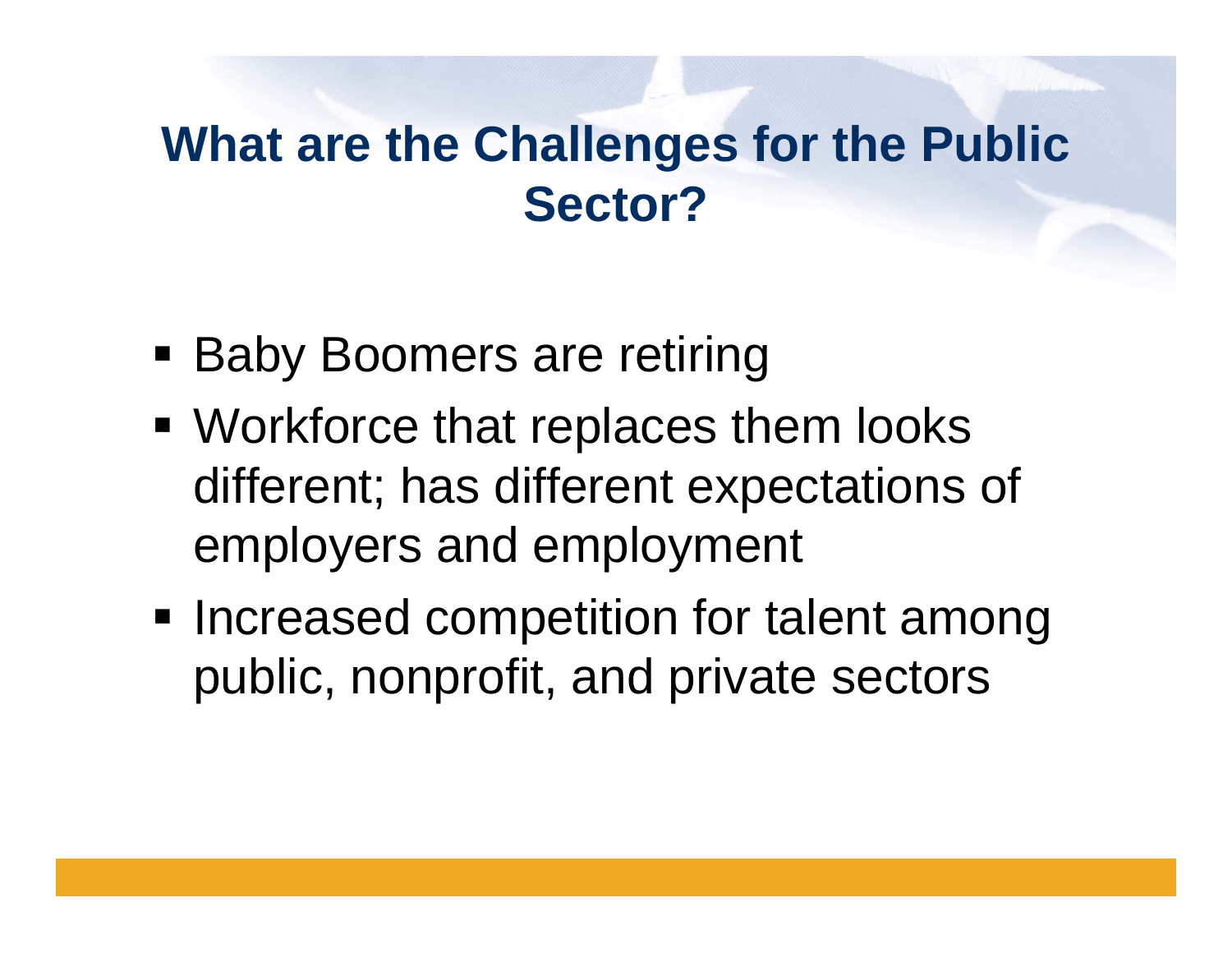### **What are the Challenges for the Public Sector?**

 Budget challenges, legacy costs, and certain political environments make it difficult for the public sector to compete with the private sector when it comes to wages.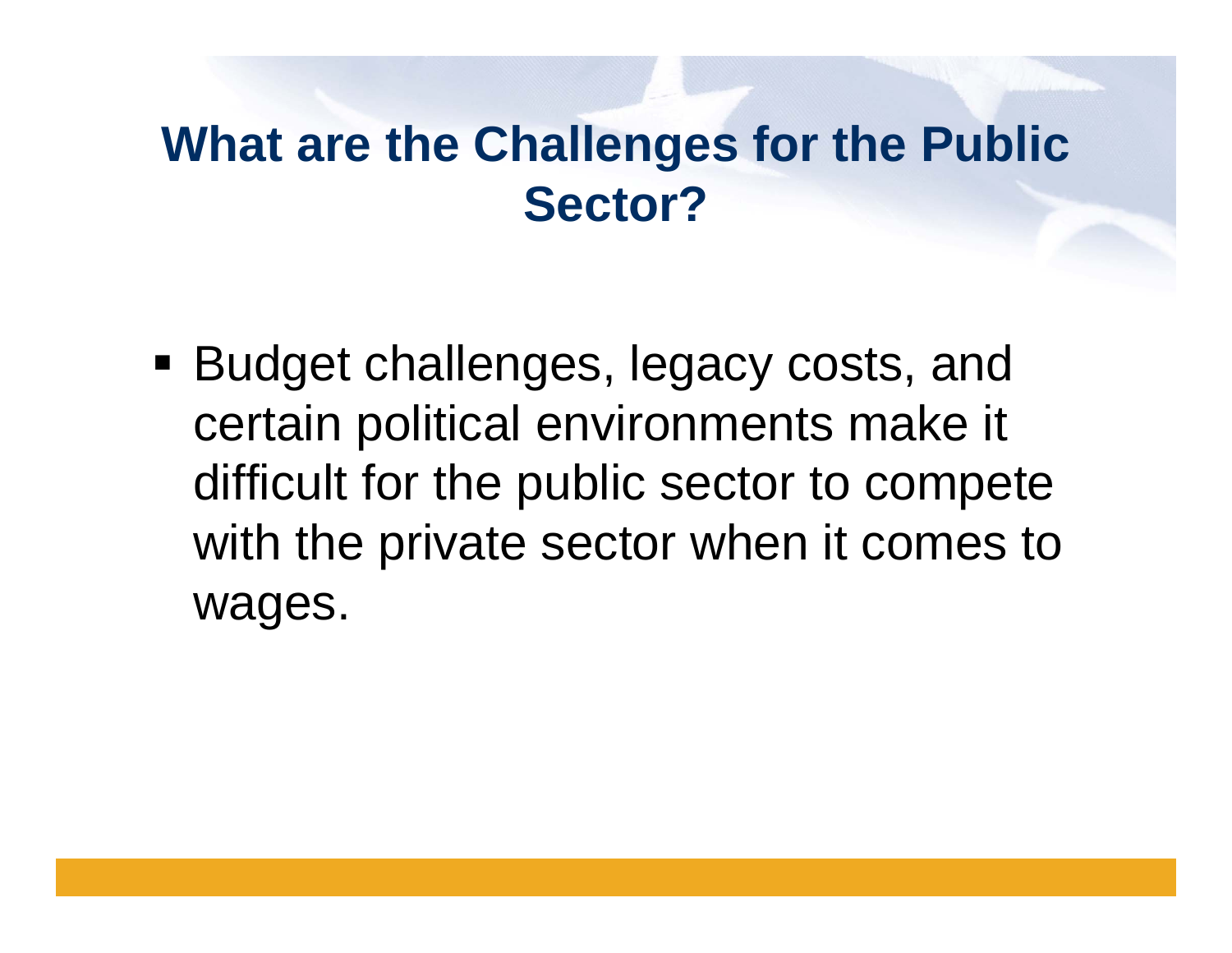#### **Public Pension Tsunami: Fact vs. Fiction**

Actuarial Funded Ratio for State and Local Pensions, 2001-2013



**Fiscal Year**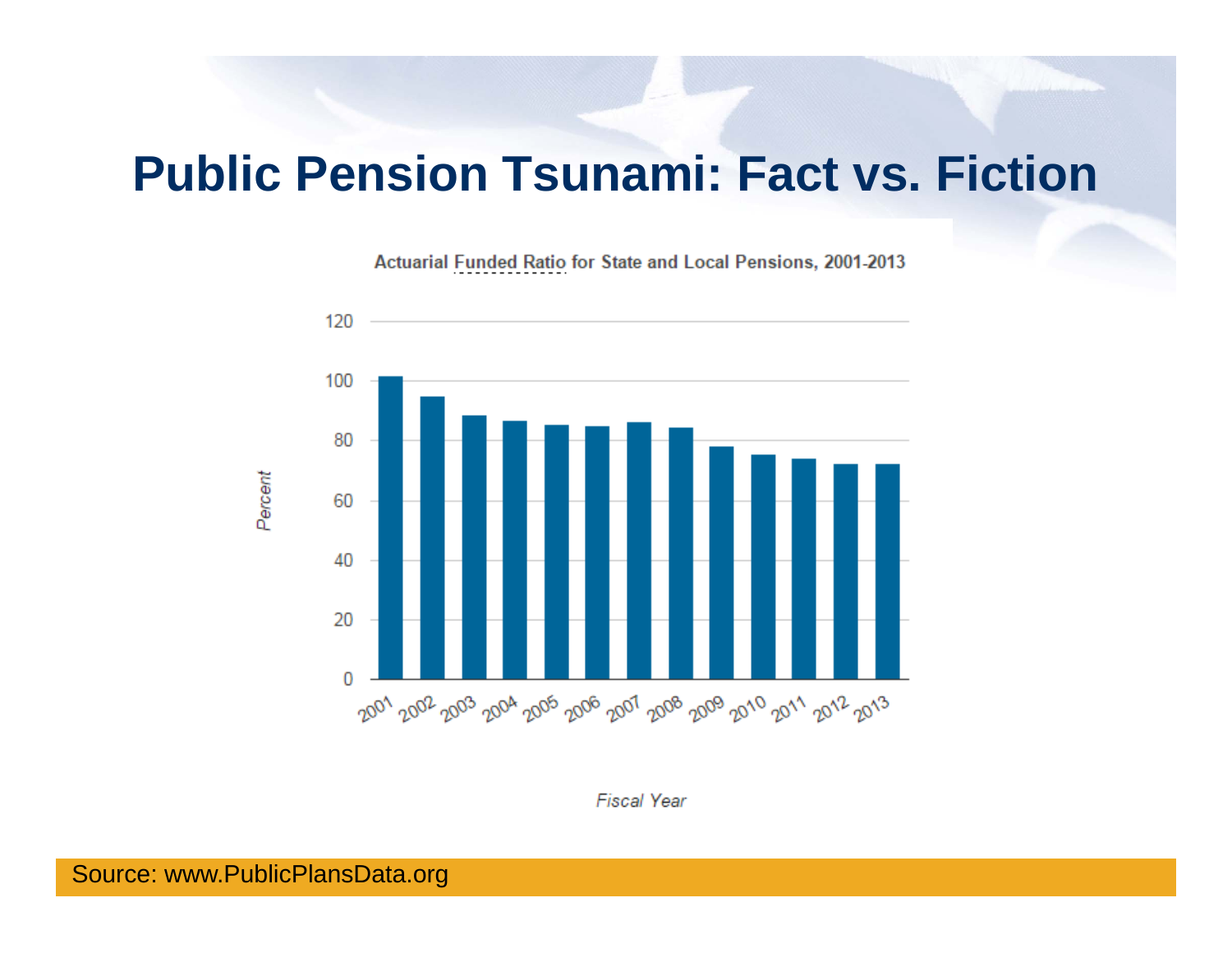## **The Public Sector faces significant challenges attracting and retaining talent in the years ahead.**

- According to conventional wisdom, Millennials have little interest in a traditional, single-employer career path
- If younger workers are not motivated by the promise of a stable job and a good pension in 30 years, how can government agencies attract and motivate them?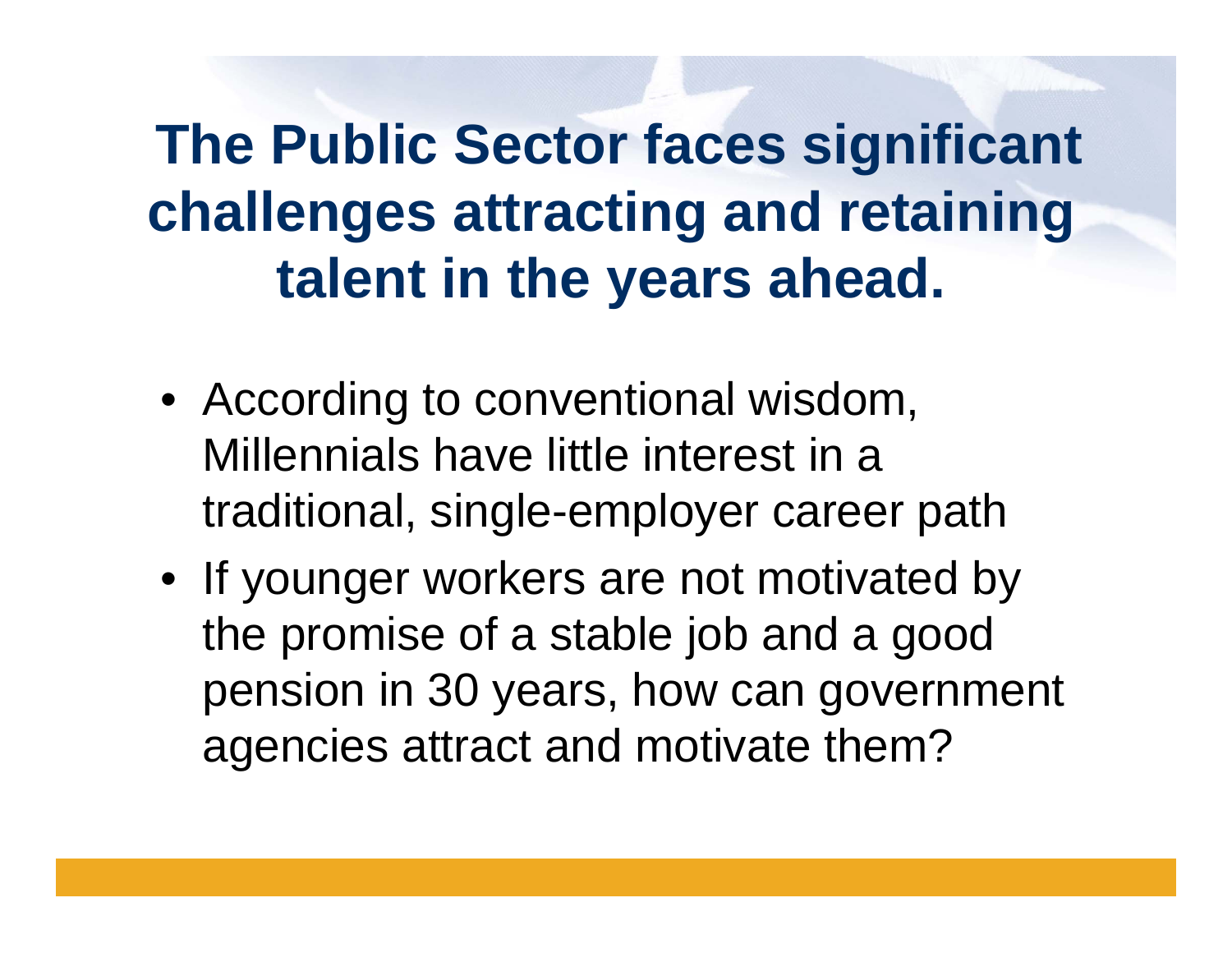

Download the report at http://slge.org/publications/local-governmentworkforce-of-tomorrow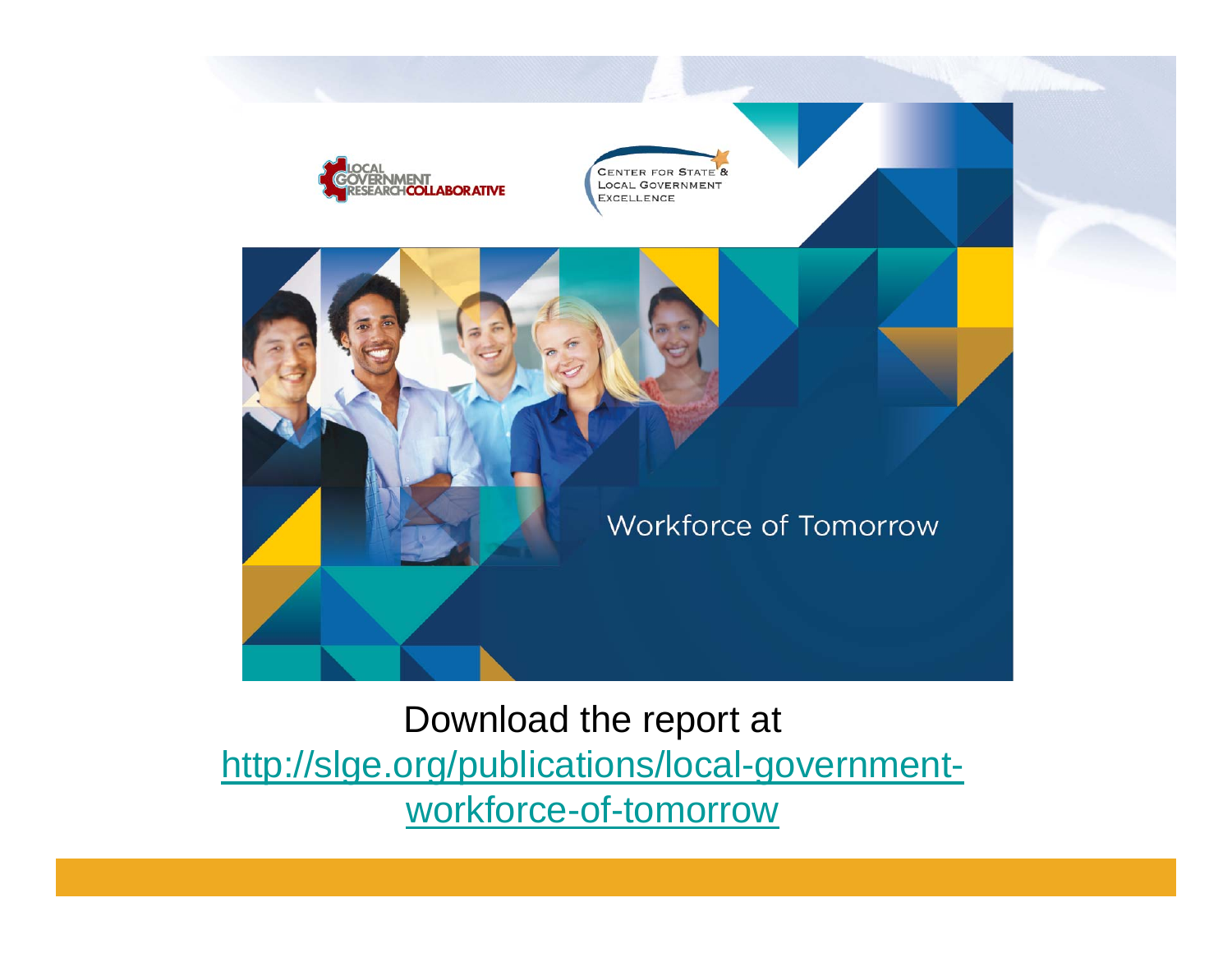## **What do Millennial Employees Want?**

- 1. Competitive salary (59%)
- 2. Opportunity to make a difference (58%)
- 3. Opportunities for promotion and career advancement (57%)
- 4. Work-life balance (52%)
- 5. Variety of work to keep job interesting  $(42\%)$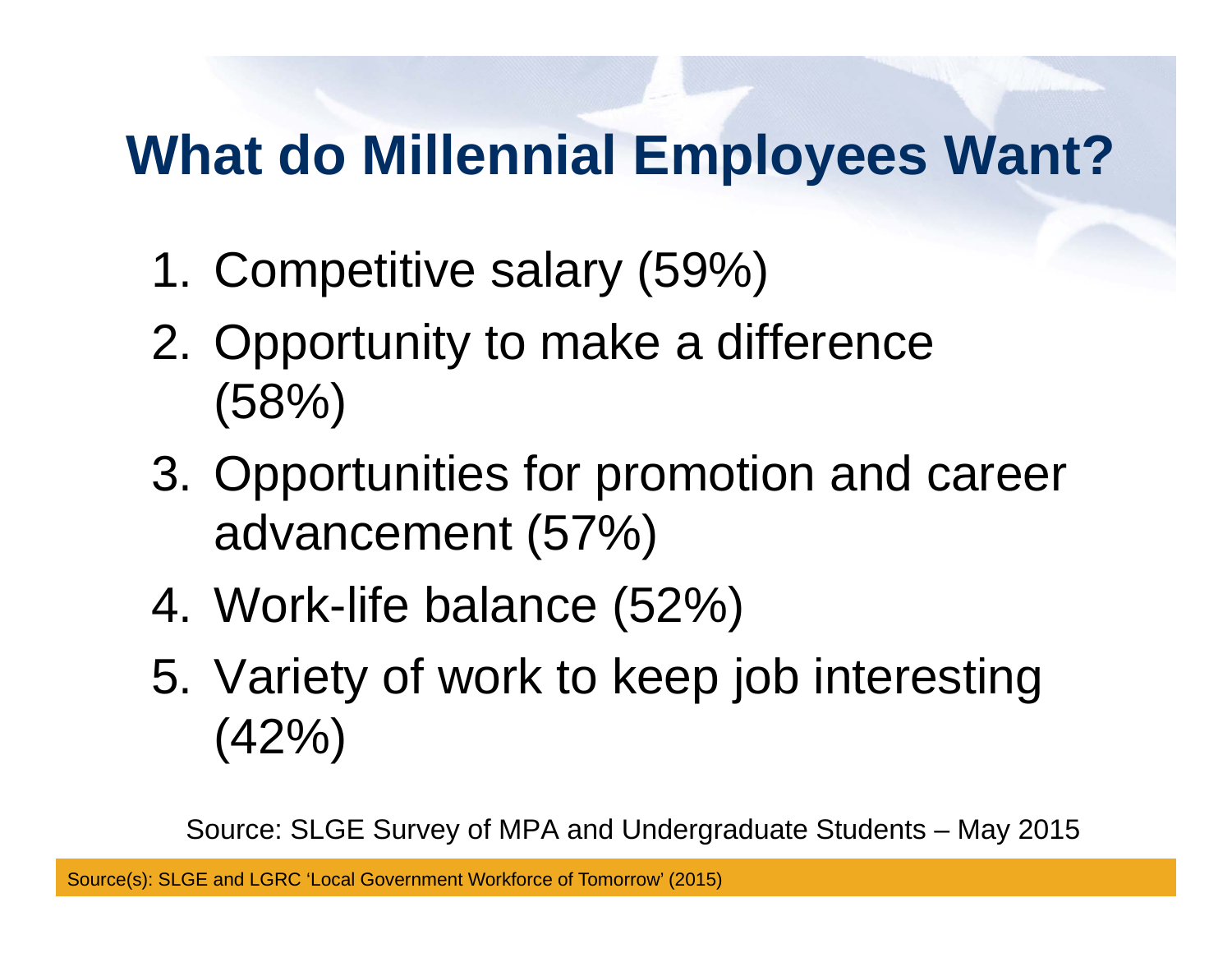### **What do Millennial Employees Want?**

Factors Influencing Career Opportunities



 $n = 185$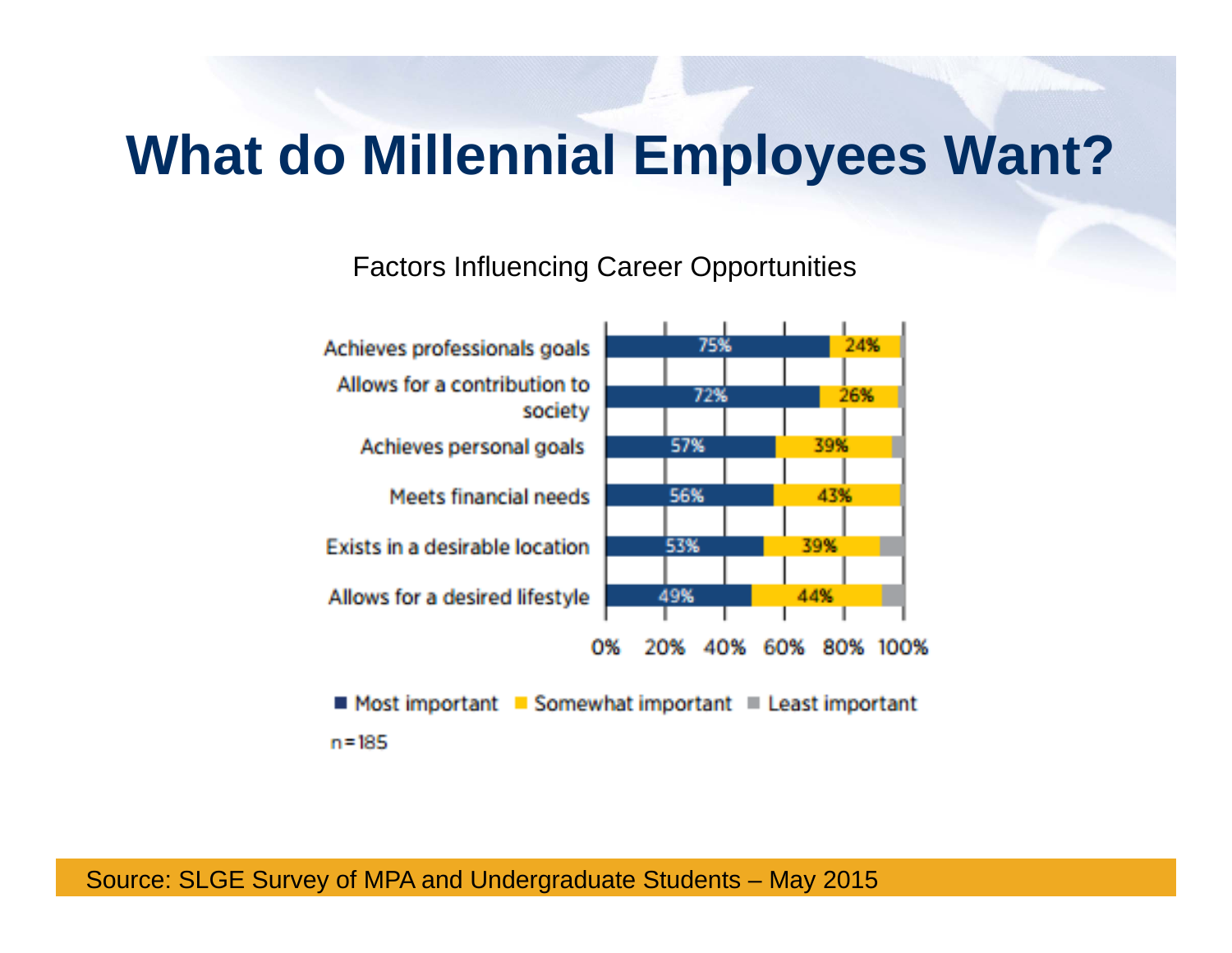#### **Myth: Millennials have higher turnover rates than previous generations**

- Studies supporting this belief are often based on age-specific tenure
- Millennials, on average, are staying in school longer and entering the labor force at older ages
- In reality, turnover rates for Millennials in government are lower now than they were among their Generation X colleagues in 2006.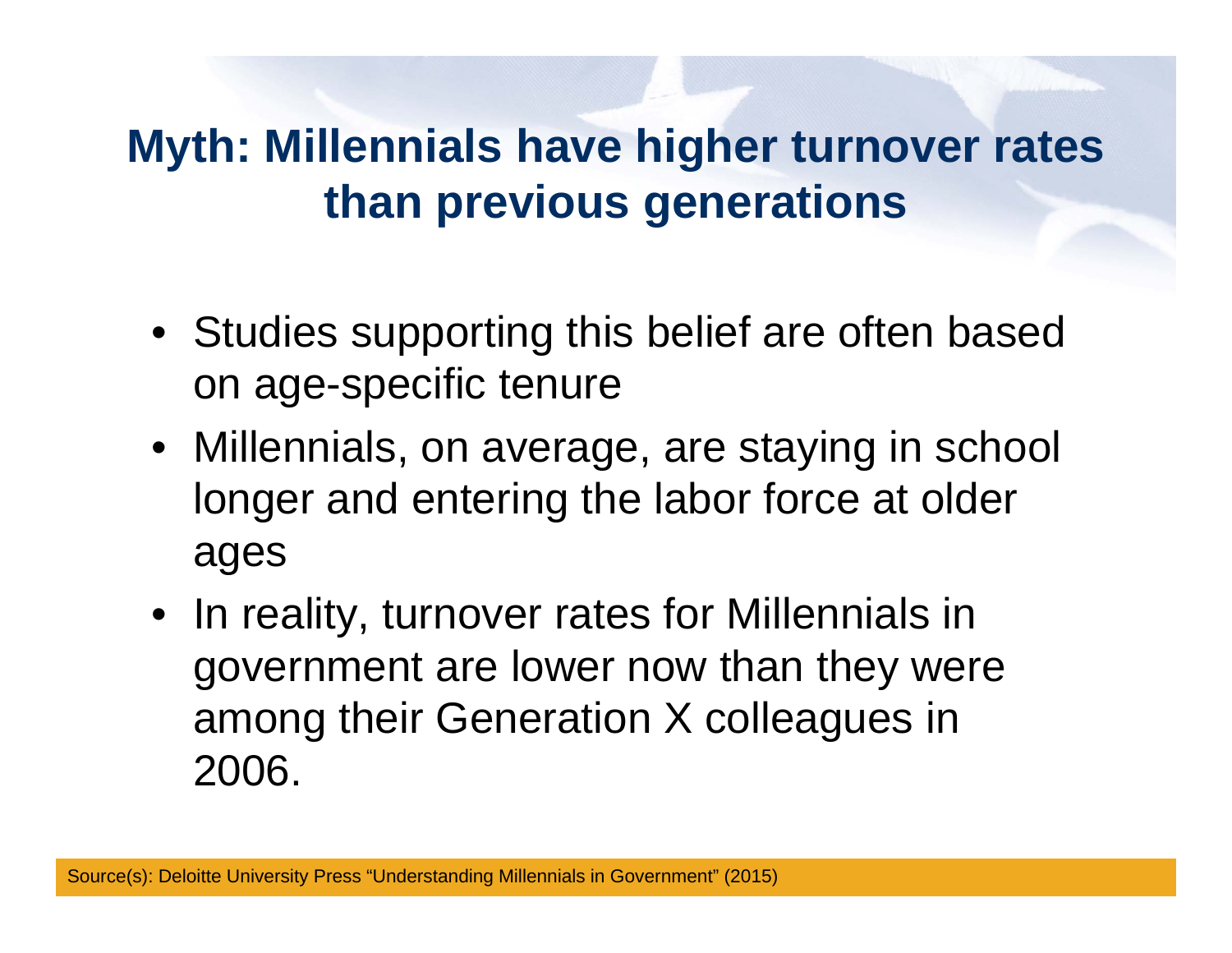#### **SLGE Student Survey Results**

#### **Expected Tenure with Local Government Employer**



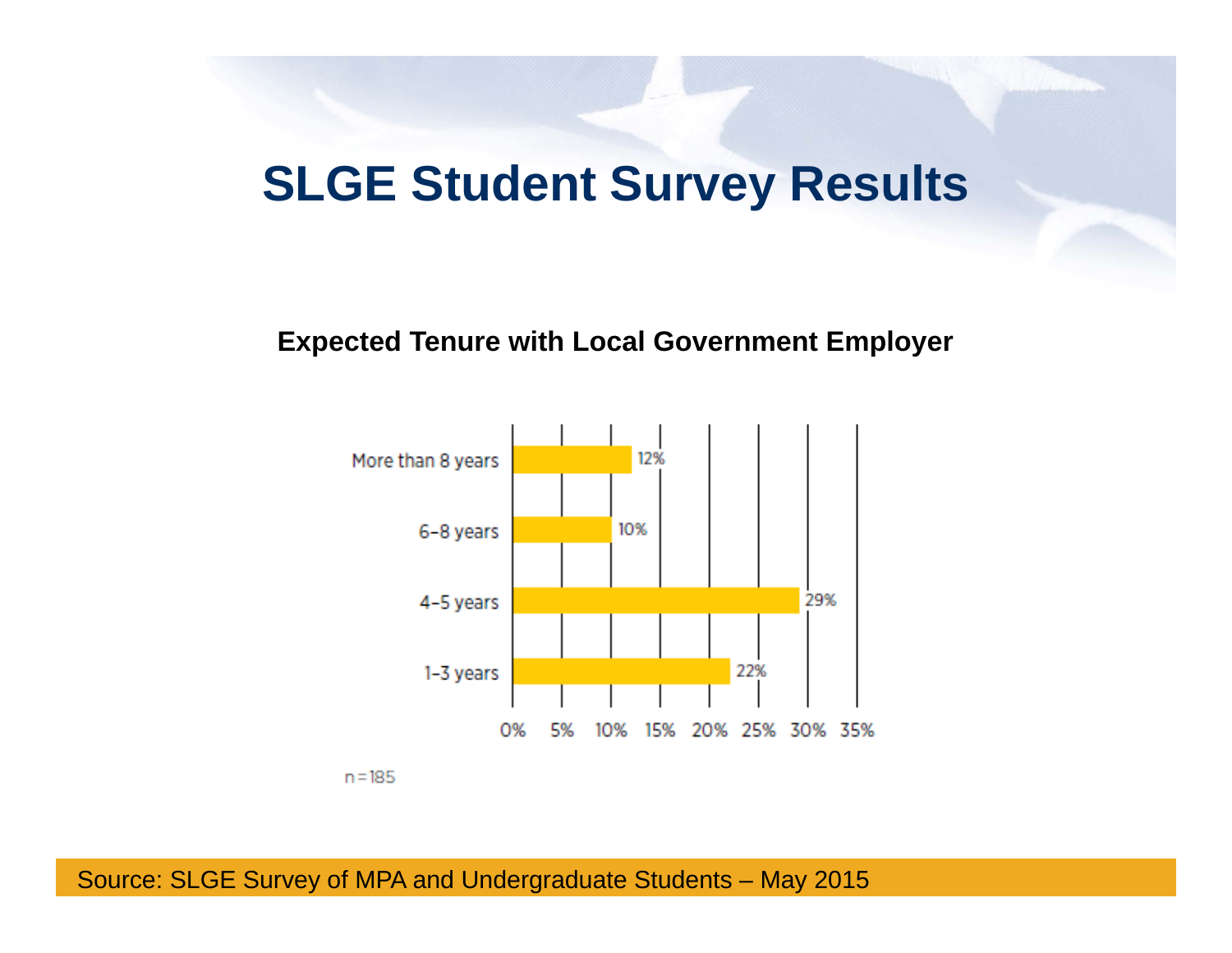### **Myth: Millennials no longer view government as an "employer of choice"**

- Many government employers fear it is harder to recruit Millennials
- Younger workers interested in public service have innovative types of employers and careers to choose from
- Are MPA students really choosing NGO's, nonprofits, or social entrepreneurship over government?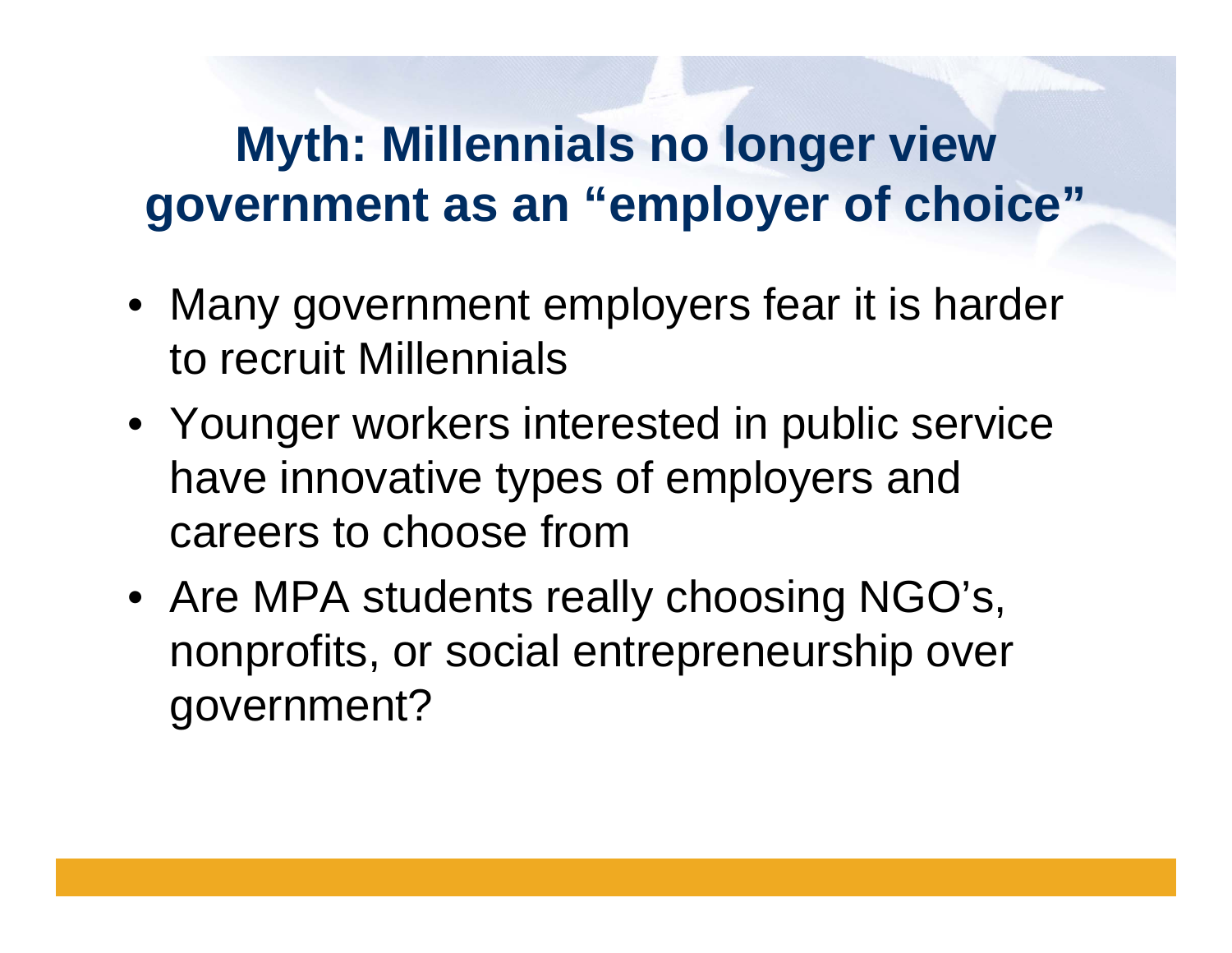### **Myth: Millennials no longer view government as an "employer of choice"**

- Shift toward nontraditional public service oriented career options may be a temporary result of slowdowns in government hiring
- In 2015, state and local governments reported increases in hiring for the second year in a row.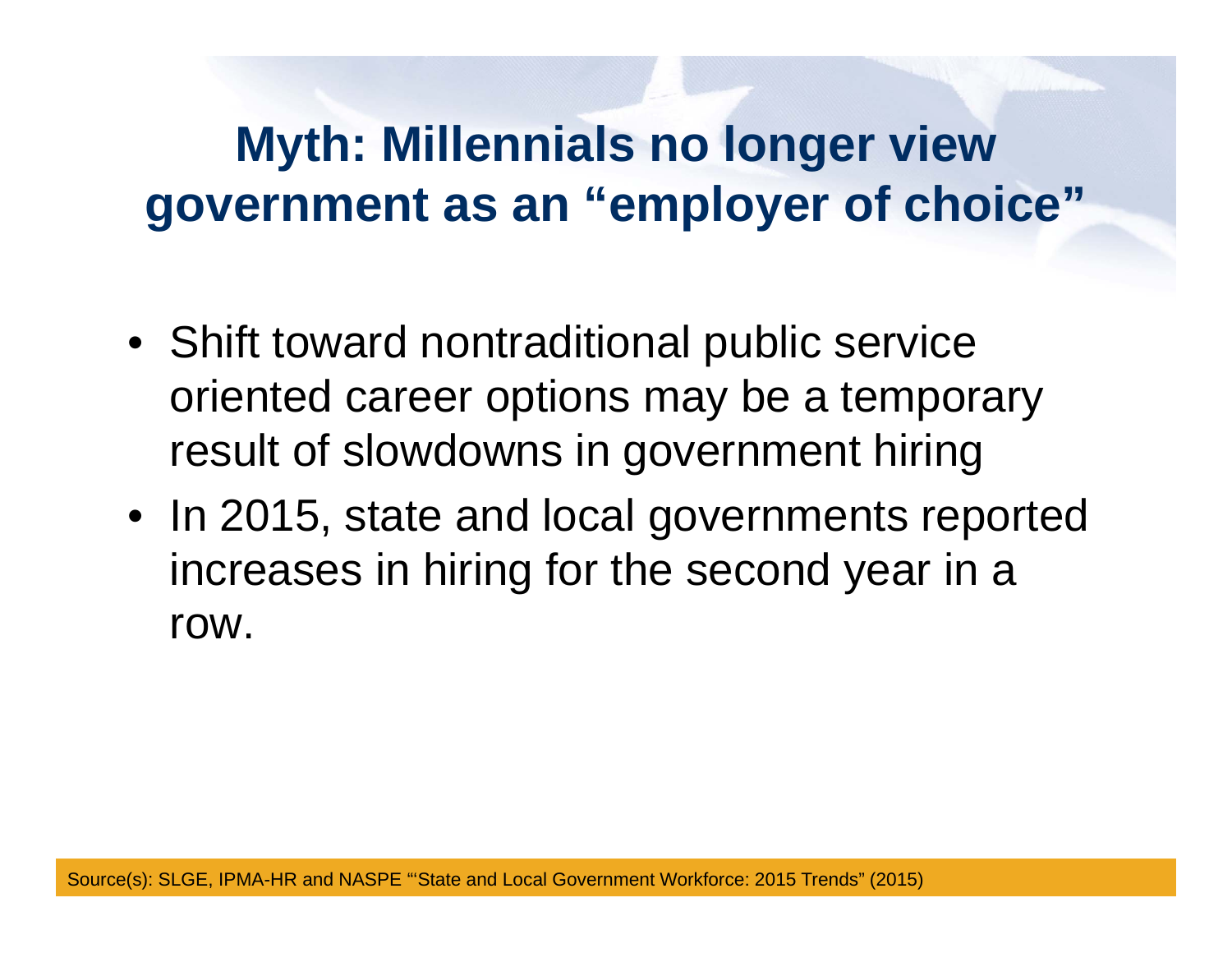#### **Workforce Changes**

2) Which of the following workforce changes has your government implemented over the past year?  $(n = 334)$ 



Note: "Other" changes offered were: intensive hiring review; reduction through reorganization; new compensation structures; negotiated salary increases; class and compensation studies; adjusted compenstion philosophy; hired back retirees.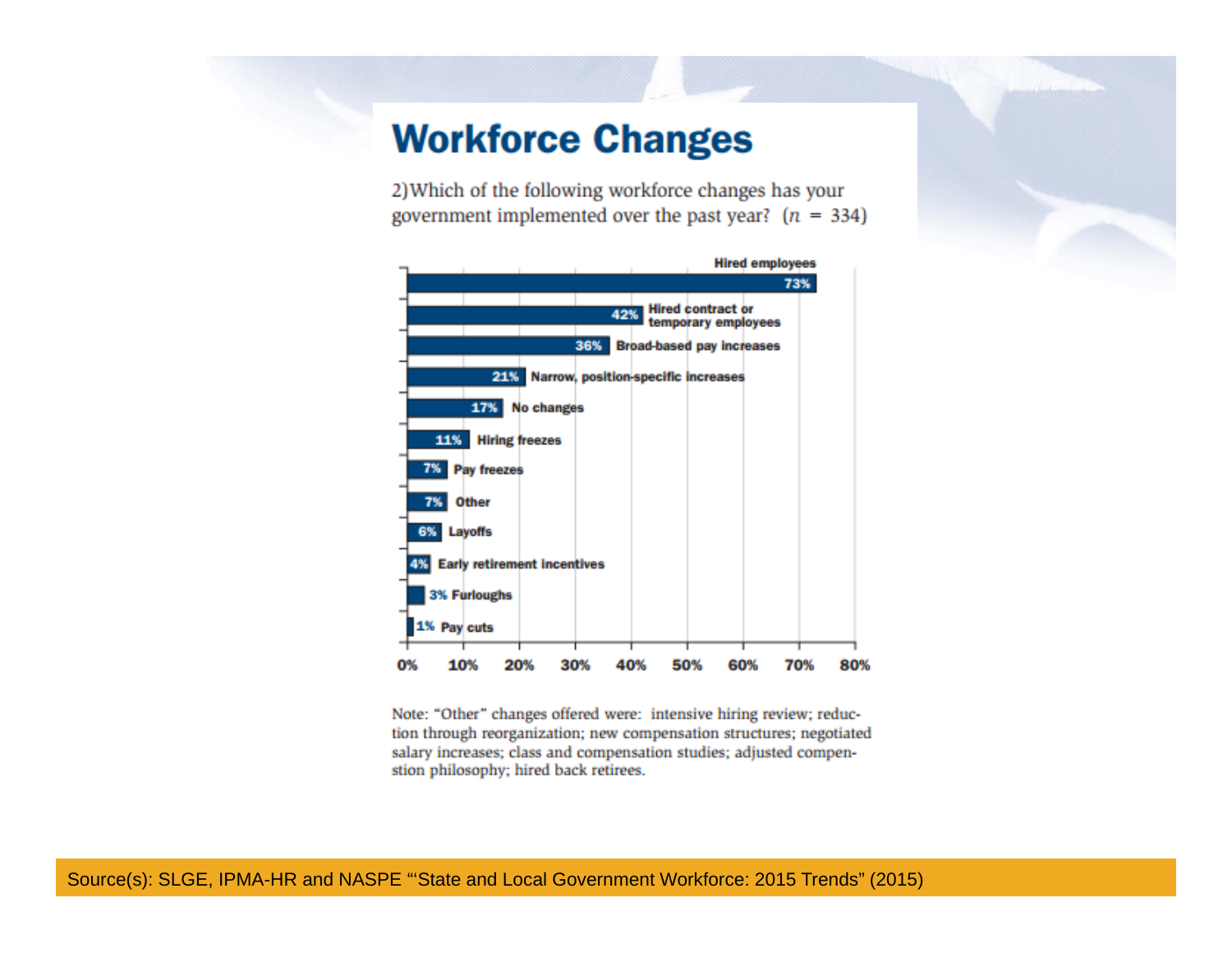#### **Long-Term Career Goals**

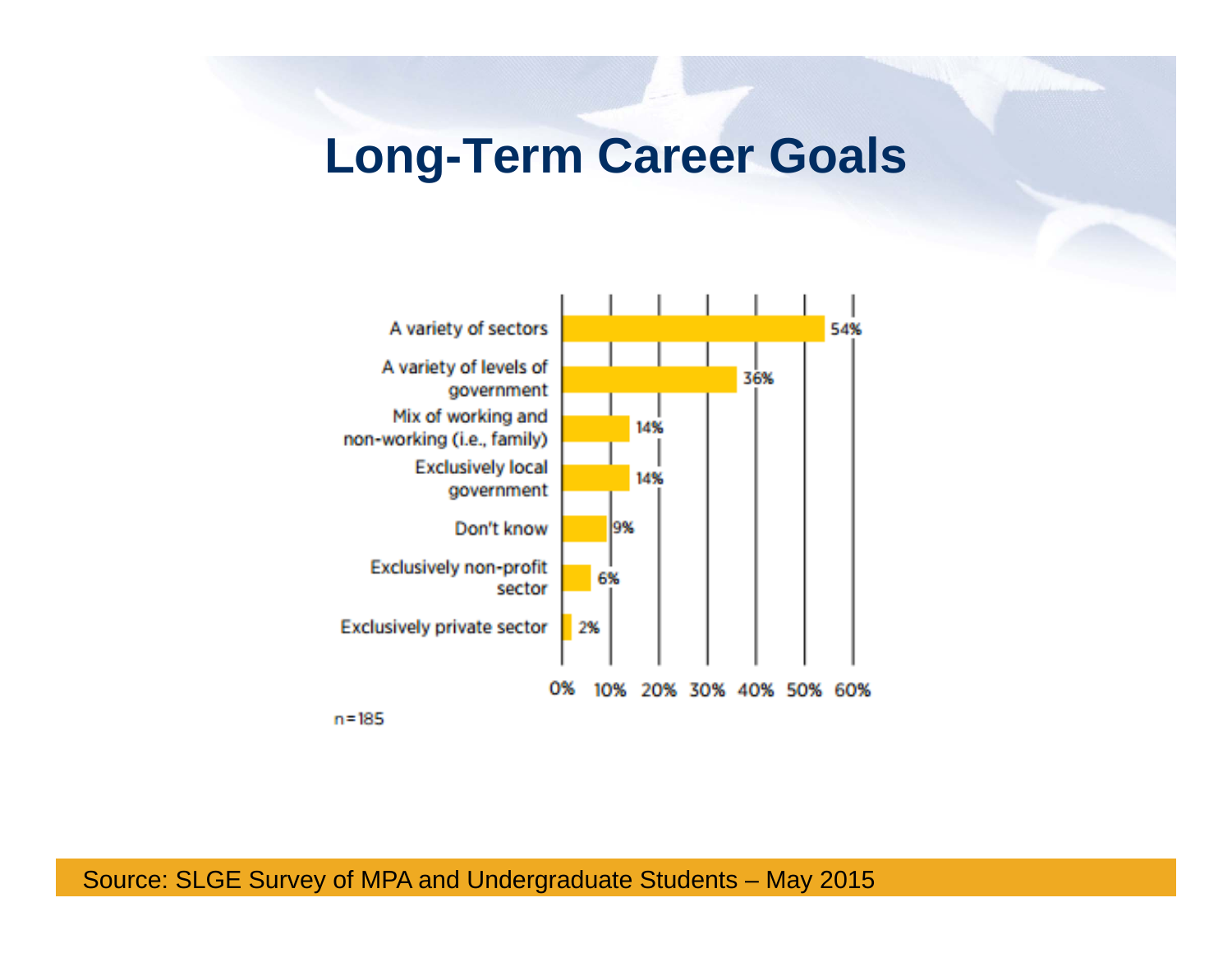### **Looking Ahead: Six Action Steps to Build the Workforce of Tomorrow**

- 1. Reinvent human resources
- 2. Revamp antiquated policies and practices
- 3. Build a brand that tells the great story of public service
- 4. Focus on talent management, leadership development, and succession planning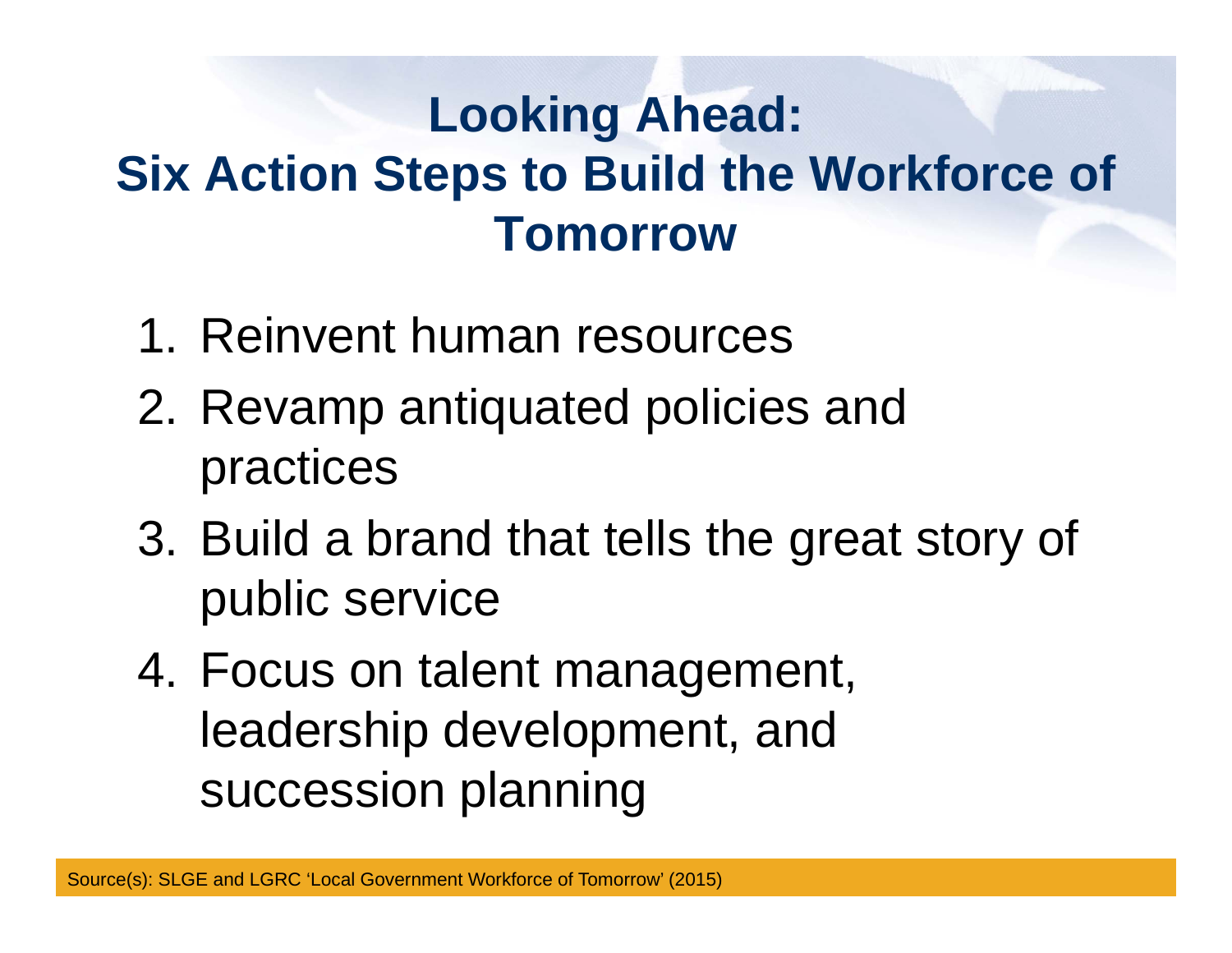### **Looking Ahead: Six Action Steps to Build the Workforce of Tomorrow**

- 5. Create a culture that values and engages employees in meaningful ways
- 6. Leverage technology, data, and automation to improve operations and provide employees with the tools they need to be highly productive and successful